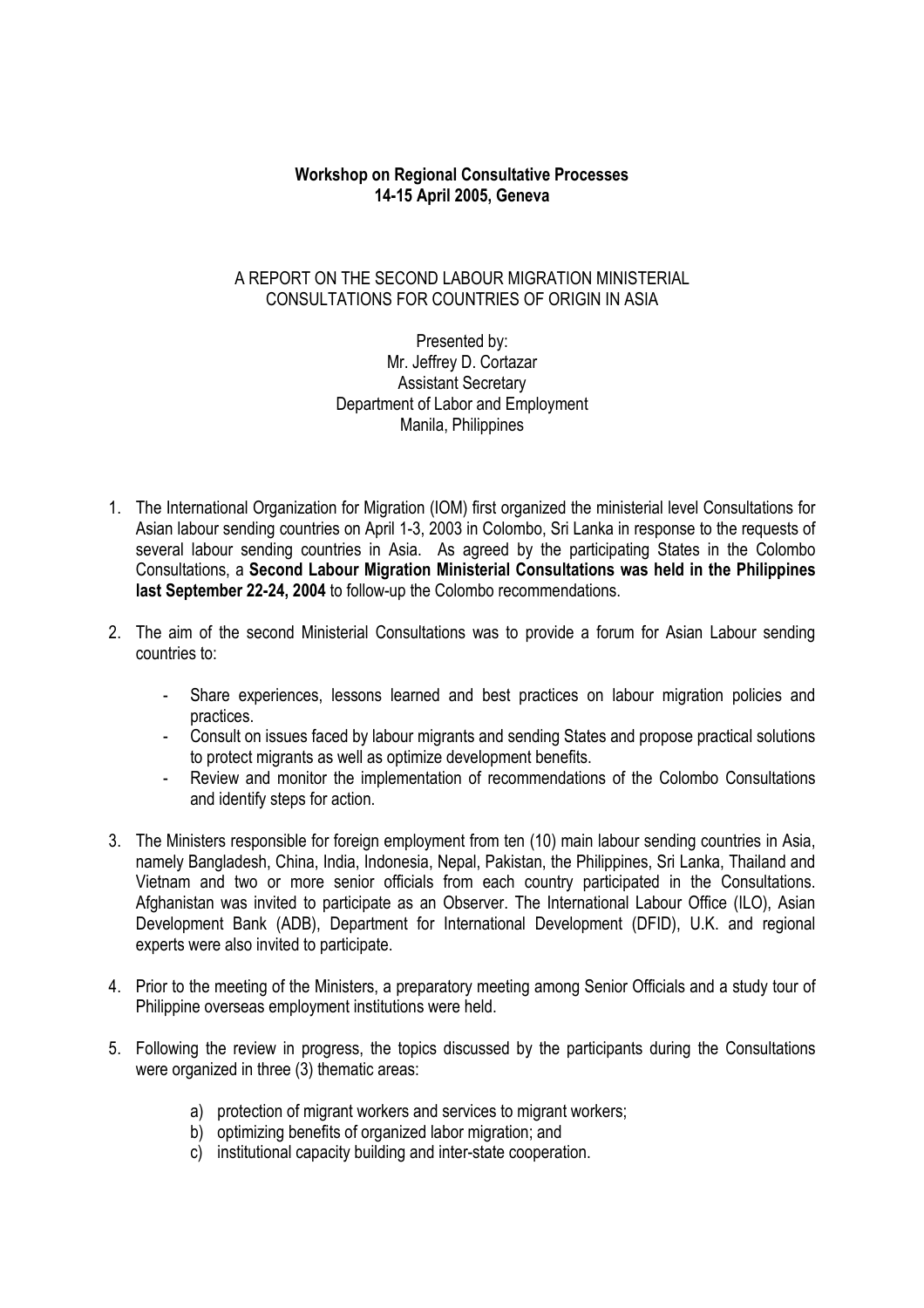While the first Ministerial Consultations covered a broad range of issues within the three themes, the second Consultations focused on priority areas identified.

### **Recommendations of the Ministers**

- 6. The participating States identified the following measures as being conducive to the effective management of labour migration programmes and furthering the recommendations made at Colombo in 2003:
	- 6.1. Protection of and provision of support services to migrant workers
		- *Regulatory frameworks and allied measures to prevent malpractice and abuses in recruitment.*

A priority concern for all labour sending governments is to ensure the well-being of migrant workers and to secure the payment of decent wages and basic provisions. There are no perfect systems of regulation of labour migration but sending countries have at their disposition a range of policy strategies to extend the scope and improve the efficiency of their regulatory mechanisms to include:

- a) The conduct of pre-employment orientation seminars (PEOS) and intensified information campaigns, especially in rural communities to provide applicants with sufficient information to enable them to make decisions;
- b) The empowerment of migrant workers, especially through the formation of community based organizations, to enable their voice to be clearly heard and taken account of in policy development;
- c) Streamlining and simplification of regulations and procedures intended to protect workers, to prevent the regulatory framework from becoming unwieldy and thus an unintended inducement to irregular migration;
- d) Close supervision and monitoring by governments of recruitment activities undertaken by overseas employment promoters/agencies, to minimize malpractice and abuses against those seeking overseas jobs; and, the introduction of criminal proceedings, in addition to the cancellation of licences, against serious offenders;
- e) Special attention to the supervision of recruitment and deployment of categories of workers especially vulnerable to malpractice and abuse, such as female domestic workers;
- f) The raising of the skill levels of workers to higher standards to improve their employment opportunities, and the promotion of their deployment abroad, taking into account any brain drain concerns;
- g) Introduction of stronger measures to ensure enforcement of the employment contract at the worksite, particular through bilateral arrangements and agreements with host governments.
- *Establishment and operation of Migrant Welfare Funds (MWF)*

 Migrant Welfare Funds are an innovative and financially sustainable means of providing support services to vulnerable migrants and those migrants in distress. They have the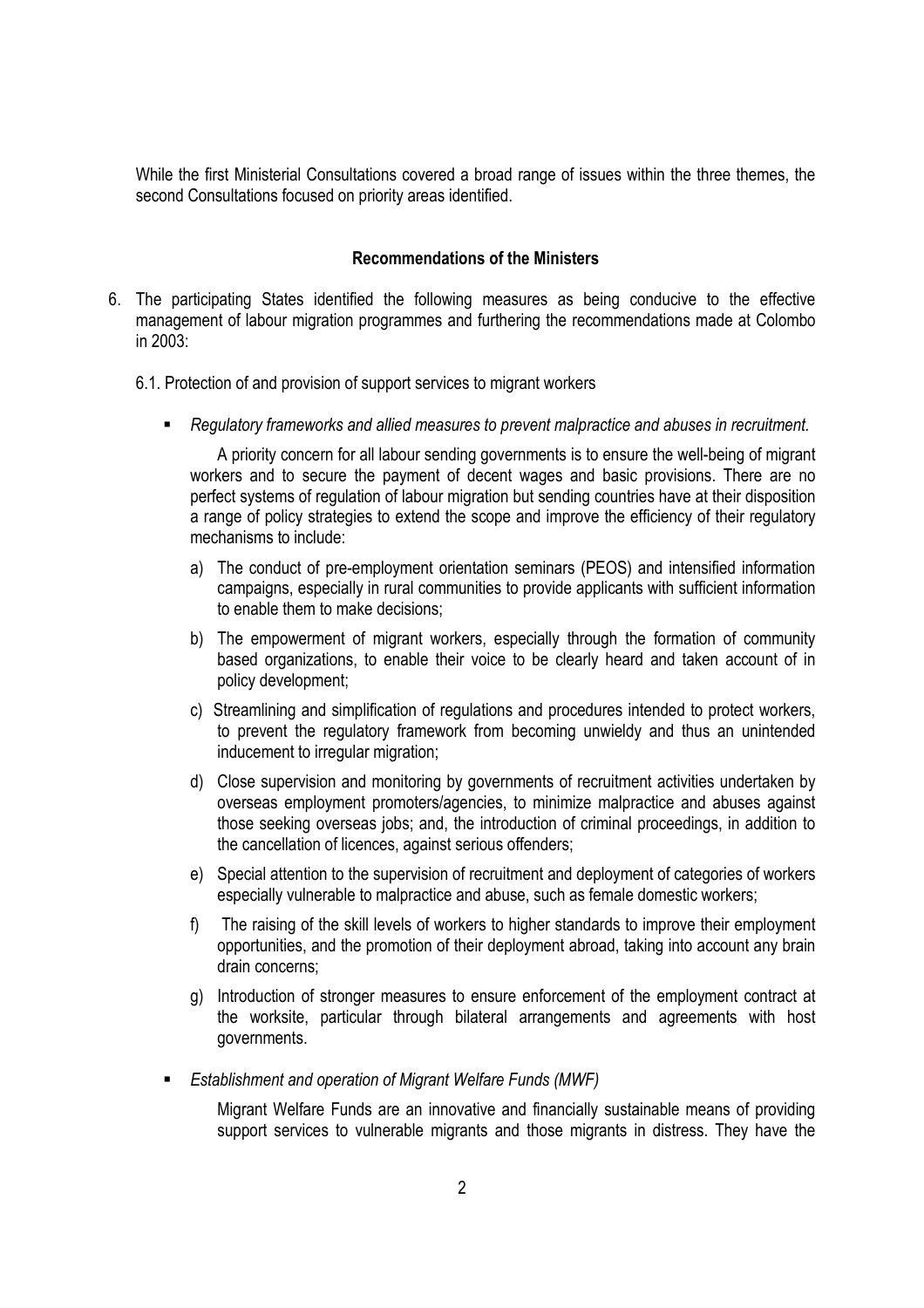potential to be of value to all labour sending countries. Measures to optimise their efficiency and effectiveness include:

- a) The channelling, wherever possible, of services through existing specialized institutions with a proven track record, rather than the setting up of ad hoc arrangements;
- b) The targeting of vulnerable migrants and a focus on core protection activities rather than general purpose welfare intervention;
- c) The setting up and regular review of benefit entitlements in the light of good industry practice;
- d) The provision of on-site assistance in the country of destination as a top priority;
- e) The provision of interest-subsidised loans for pre-departure preparation, housing and selfemployment in preference to the direct administration of credit programs;
- f) The provision of compulsory insurance against job-site risks and possibly a second component in terms of a voluntary insurance scheme;
- g) An evaluation of skills development programmes funded by the MWF to identify good practices in the development and administration of employment enhancing programmes;
- h) The systematic collection of data on significant aspects of overseas employment for purposes of analysis and research, and the submission of regular financial reports duly audited.
- *Pre-departure Orientation Services (PDOS)*

Pre-departure arrangements form an integral part of a comprehensive approach to labour migration. An optimal approach to pre-departure preparation would benefit from:

- a) The introduction of PDOS in all labour-sending countries, taking account of the experiences of countries already having PDOS;
- b) Ensuring sustainability of PDOS through funding from the MWF or receiving countries/employers.
- *Feasibility study on the establishment of a Common Migrant Resource Centre (MRC) in the Gulf Cooperation Council (GCC) States*

The GCC states are the major destination for Asian workers, although there has been a growth in new destinations since the 1990s. Migration to the Middle East is both a big opportunity, in terms of foreign employment and remittances, and a challenge. To give effect to a recommendation made at the first Ministerial Consultations towards the establishment of a joint Migrant Resource Centre, a feasibility study was undertaken and presented at the Consultations. The following action was identified as appropriate to carry the concept forward:

a) The conduct of a pilot implementation project, preferably in Kuwait, subject to additional detailed feedback from participating states on the feasibility study, and the determination of an appropriate funding strategy. In this regard the IOM will explore the possibility of organizing a meeting of interested states before the next Ministerial Consultations.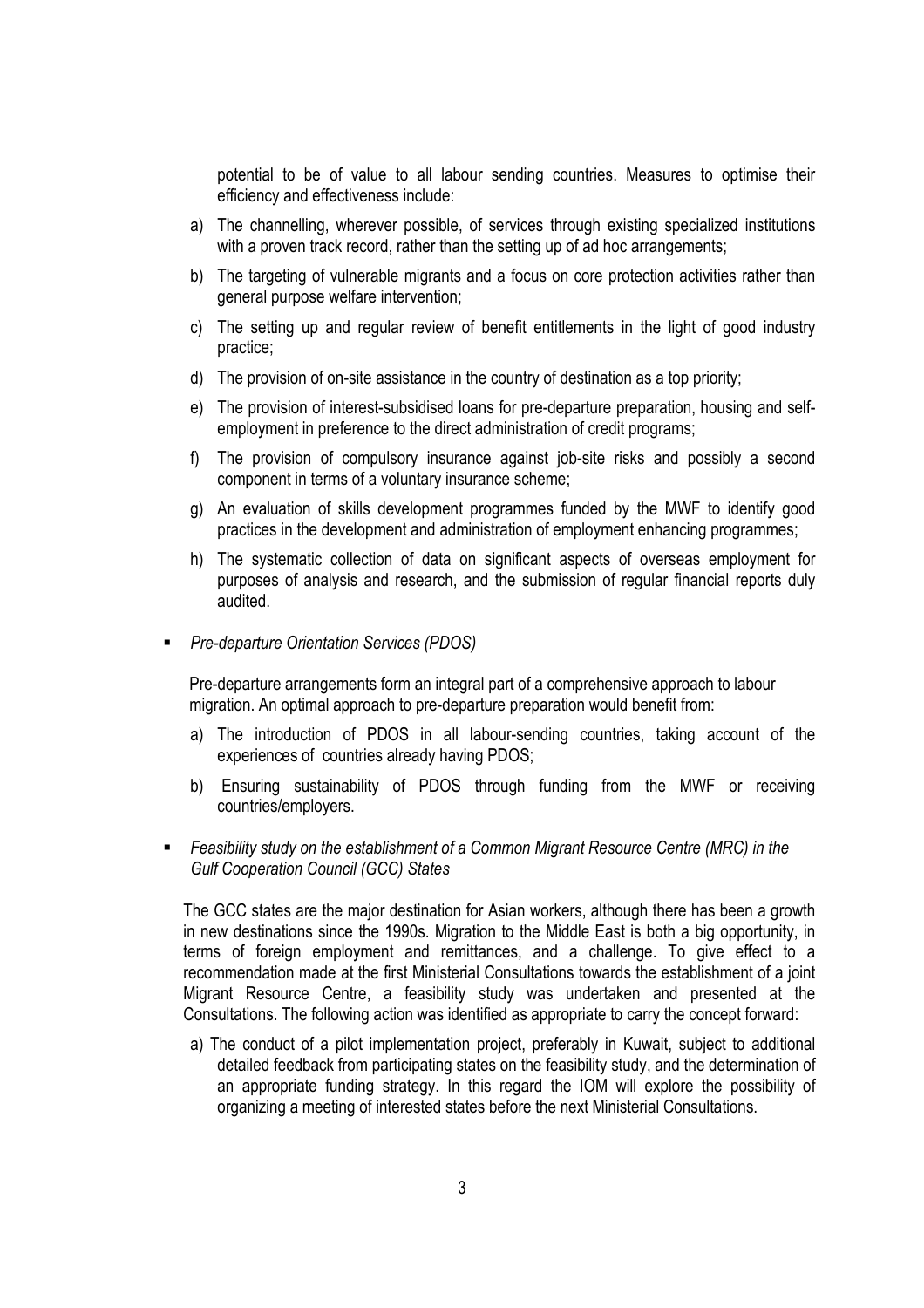- 6.2. Optimising Benefits of Organised Labour Migration
	- *Facilitating managed labour migration*

Labour migration policy necessitates adequate emphasis on the promotion and facilitation of managed external labour flows and should not be limited to the regulating and protecting function of the State. Some of the specific modalities through which states can engage in the facilitation and promotion of international labour migration are:

- a) The establishment of a labour market monitoring entity which is responsible for the projection of manpower requirements in the major labour receiving countries, with special attention to emerging skill requirements in the external labour markets to meet demand with matching skills;
- b) The creation of a system to disseminate the information among the potential emigrants;
- c) The development of improved models of bilateral agreements with major labour receiving countries.
- *Remittances*

### *Enhancing Accessibility, Expanding Infrastructural Capabilities and Widening Outreach of Formal Financial Institutions*

Some of the major policy initiatives that can contribute to the increased absorption of remittances and savings of migrants through formal channels are:

- a) The setting up of simplified and clear regulatory frameworks pertaining to foreign exchange management and liberalisation of the exchange rate regime;
- b) The introduction of measures to deepen and widen the foreign exchange market and provide specialized banking services to Non-Residents;
- c) Involvement of a larger number of banking and other financial institutions in the transfer of remittances;
- d) The strengthening of communication and relations in general with the diaspora in different countries;
- e) Transformation and adaptation of formal transfer systems, to incorporate qualities of speed, flexibility, cost-effectiveness and accessibility that make informal systems currently attractive to migrants and their households;
- f) The adoption of innovative linkages between information technology and financial transfer systems to reduce the cost of remittance flows, taking into account the best national and international experiences;
- g) Increased access to banking service points both in the source and recipient countries to reduce costs and increase efficiencies;
- h) Ensuring that countries which have a system of emigration clearance for departing workers give the opportunity to migrants to open a bank account of their choice;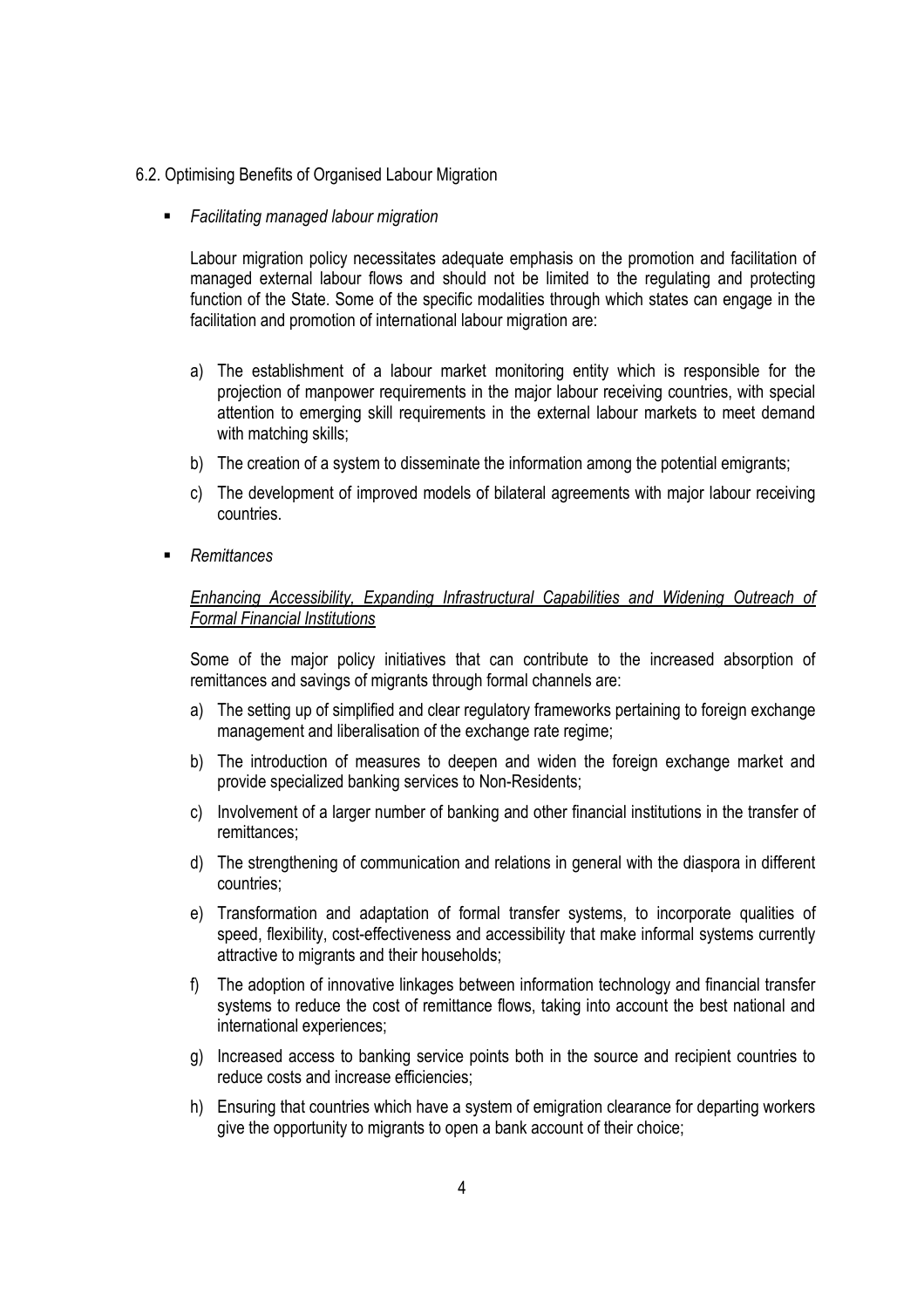- i) The offer of low cost pre-departure loans as a way of encouraging migrants to use formal banking channels;
- j) Information dissemination on remittance services and options via pre-departure orientation and in Migrant Resource Centres established in countries of destination;
- k) Enhanced coordination between the Department of Labour Migration, the Department of Finance, major financial institutions and other agencies, as appropriate, on the issue of external labour migration and associated remittance flows;
- l) Capacity building for improved consular services for migrants, including the setting up of data bases, and the issue of identity documents, which are secure, to facilitate use of formal remittance channels.

### *Enhancing the Developmental Impact of Remittances*

It should be recognized that the remittance inflows are the source of not only foreign exchange receipts, which can be used to finance the balance of trade deficits or the current account deficit, but also of productive investment and social development. Bearing in mind that remittances are private funds, the development potential of remittances can be magnified through the adoption of the following measures:

- a) The identification of productive and sustainable avenues of investment for remittances, for instance by facilitating the setting of enterprises directly by migrants or through intermediate mechanisms and by transferring savings via deposit accounts;
- b) The formulation of policies that enhance the contribution of migrant associations to country of origin development by replicating innovative initiatives, such as the matching fund programme developed in some countries outside the region.

### *Baseline and Policy Oriented Research on Remittances and Sharing of Good Practices*

- a) The sharing of best practices and technical expertise and expanding the remittances knowledge base, access to information and know-how among governments and other stakeholders.
- *Training and Skills Development*

Migrants optimize benefits from migration when they are able to choose the best foreign employment option. But imperfect conditions – poor information and lack of financial resources and credit – would disable would-be migrants from acquiring the skills and choosing the destination that gives the highest return. Effective responses to this challenge include:

- a) The collection of accurate and up to date information on both the domestic and foreign labour market and Education/Training institutions, and its dissemination to the labour force and the youth;
- b) The development of financial support schemes to help the youth acquire skills that are sought on the domestic and foreign labour market;
- c) The certification and enforcement of professional and technical standards for qualifications, for instance through a national Training Council linked to international standard-setting entities;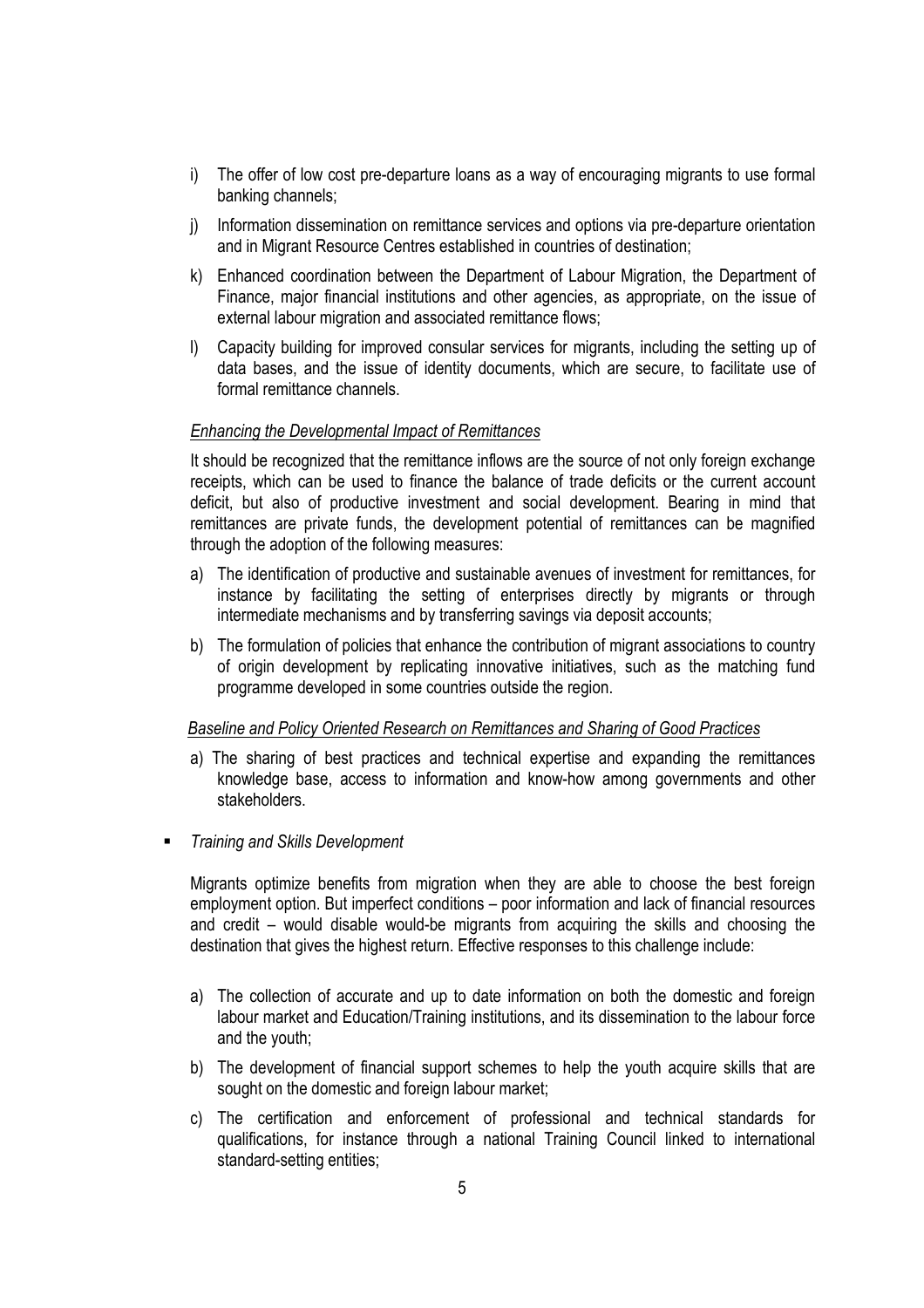- d) A review of skills development training structures and systems that will take into account the importance of quality in education and emerging labour market needs.
- 6.3 Capacity Building, Data Collection and Inter State Cooperation

Asian labour sending states have been in the forefront of developing policies and mechanisms to protect migrant workers and in promoting managed labour migration. Further steps that would be beneficial in facilitating capacity building, data collection and cooperation include:

- *Sharing of information on international labour migration* 
	- a) The implementation, in line with the recommendations made at the Colombo Ministerial Consultations, of mechanisms of exchange for the sharing, on a voluntary and regular basis, of information about changes in policy and legislation, on major labour migration destinations, on types of migrant workers, and on bilateral agreements, with a focal point being identified in each country.
	- b) The exploration of the concept of a common web portal to share information relating to the protection of migrant workers and, more generally, to the management of labour migration.
- *Training and Capacity Building* 
	- a) Institutional capacity building for labour migration management structures, and labour and welfare attaché offices.
	- b) The implementation of joint courses on labour migration administration for administrators and labour attachés with the assistance of IOM and ILO.
	- c) The adaptation of the training curriculum for labour administrators and labour attachés developed by IOM as a follow-up to the Colombo Ministerial Consultations, for national training purposes; and the giving of continuing attention to the training of labour administrators and labour attachés.
- *Inter State Cooperation*

There are limits to what a state can do to protect its migrant workers without the active cooperation of other states of origin as well as states of employment. Moreover, although world migration pressures have increased, the progress towards a multilateral approach in the area of migration management is far slower than in the management of trade and capital flows. In such a context, it is important that labour sending countries take a lead role in highlighting the urgency for the development of multilateral approaches to the international movement of people, for instance through the Berne Initiative or the Global Commission on International Migration. It is important that strategies are formulated at regional and multilateral levels to initiate dialogue between countries of origin and destination. Such dialogue should endeavour to: exchange information on surpluses and shortages of labour; develop coordination of policy among labour sending countries; and create harmony of policies among labour receiving countries and protect vulnerable migrants.

Specific starting points for inter-state cooperation include:

- a) The establishment of a Common Migrants' Resource Centre as indicated earlier.
- b) The establishment of information sharing mechanisms.